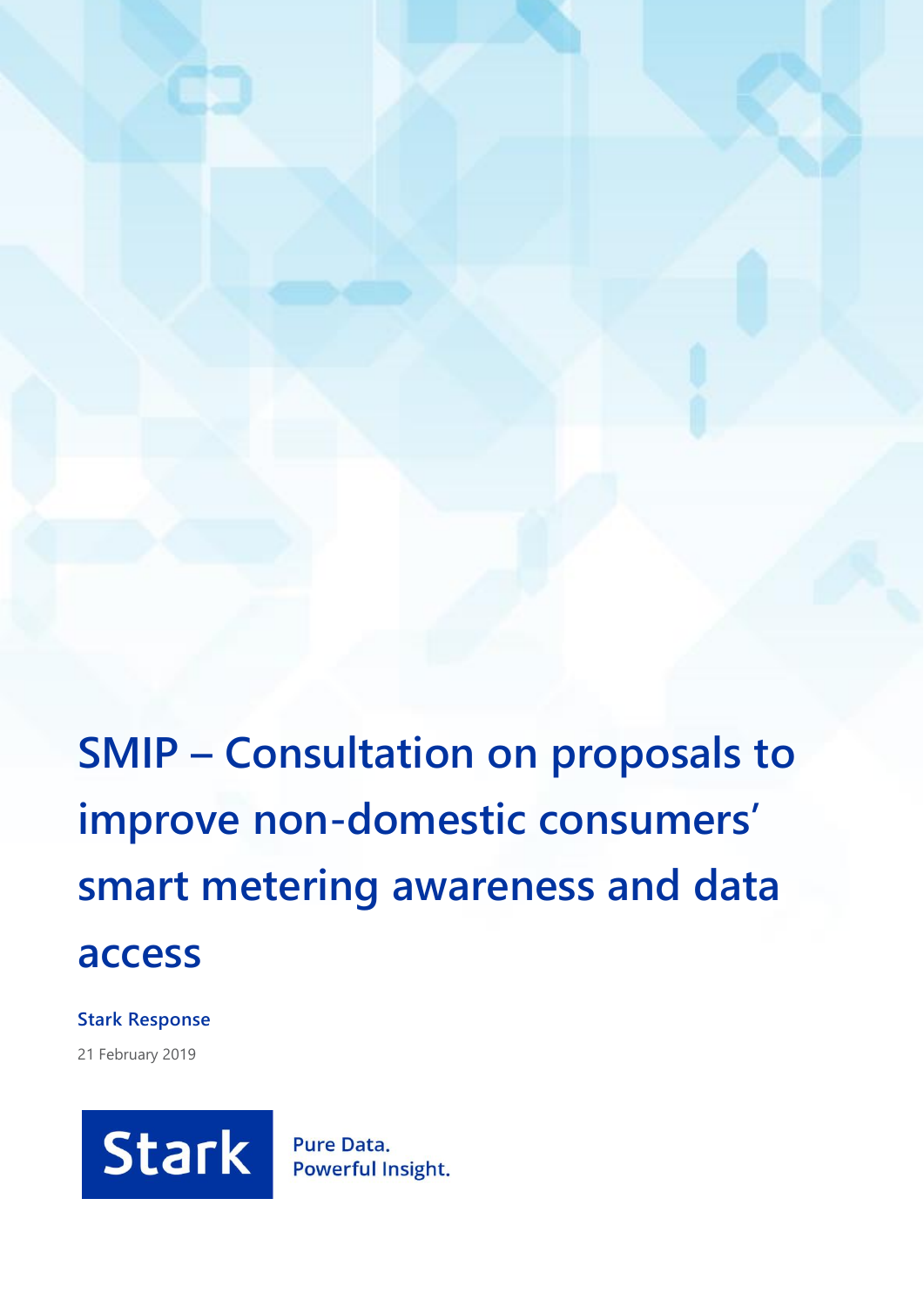## **About Stark**

- Stark is a leading provider of energy data and services to non-domestic consumers in the UK.
- Stark provides data collection and aggregation, analytics, metering, asset finance and energy advisory services to thousands of industrial, commercial and public sector organisations in the UK. Many of our customers are large energy consultants or suppliers who in turn provide our services on to a still larger set of end users.
- In the electricity market, Stark is an accredited Data Collector and Data Aggregator (DC/DA) for both Half Hourly and Non-Half Hourly metering systems. For non-domestic Half Hourly metering systems, we are the industry number two, behind the legacy monopoly provider. We've consistently grown our portfolio though our relentless focus on data quality, customer service, and market leading analytical tools.
- Stark plays an important role in the smooth functioning of the UK electricity market and settlements: Stark processes data for settlement for around 15%<sup>1</sup> of the UK's electricity consumption every day.
- **In the Gas market, Stark is an Ofgem registered meter reader under ESTA's ASPCoP guidelines,** an AMR Service Provider (ASP), and a Meter Asset Manager (MAM).
- Stark's energy analytics platform is one of the most popular services of its kind for energy, carbon and sustainability professionals in the UK.
- Stark has recently entered the domestic metering space, working with suppliers<sup>2</sup> and SMSOs to deploy SMETS1 and SMETS2 smart metering systems, agent services, elective Half Hourly settlement and analytics.

 $\overline{a}$ 

<sup>1</sup> Stark Analysis, 28 September 2017

<sup>2</sup> Stark, *Trilliant Networks and Stark Finalize Deal Enabling Delivery of SMETS1 Solution Throughout the United Kingdom*, available at[: https://www.stark.co.uk/wp](https://www.stark.co.uk/wp-content/uploads/2017/08/14_SMSO_Stark_Trilliant_080117_Final.pdf)[content/uploads/2017/08/14\\_SMSO\\_Stark\\_Trilliant\\_080117\\_Final.pdf](https://www.stark.co.uk/wp-content/uploads/2017/08/14_SMSO_Stark_Trilliant_080117_Final.pdf)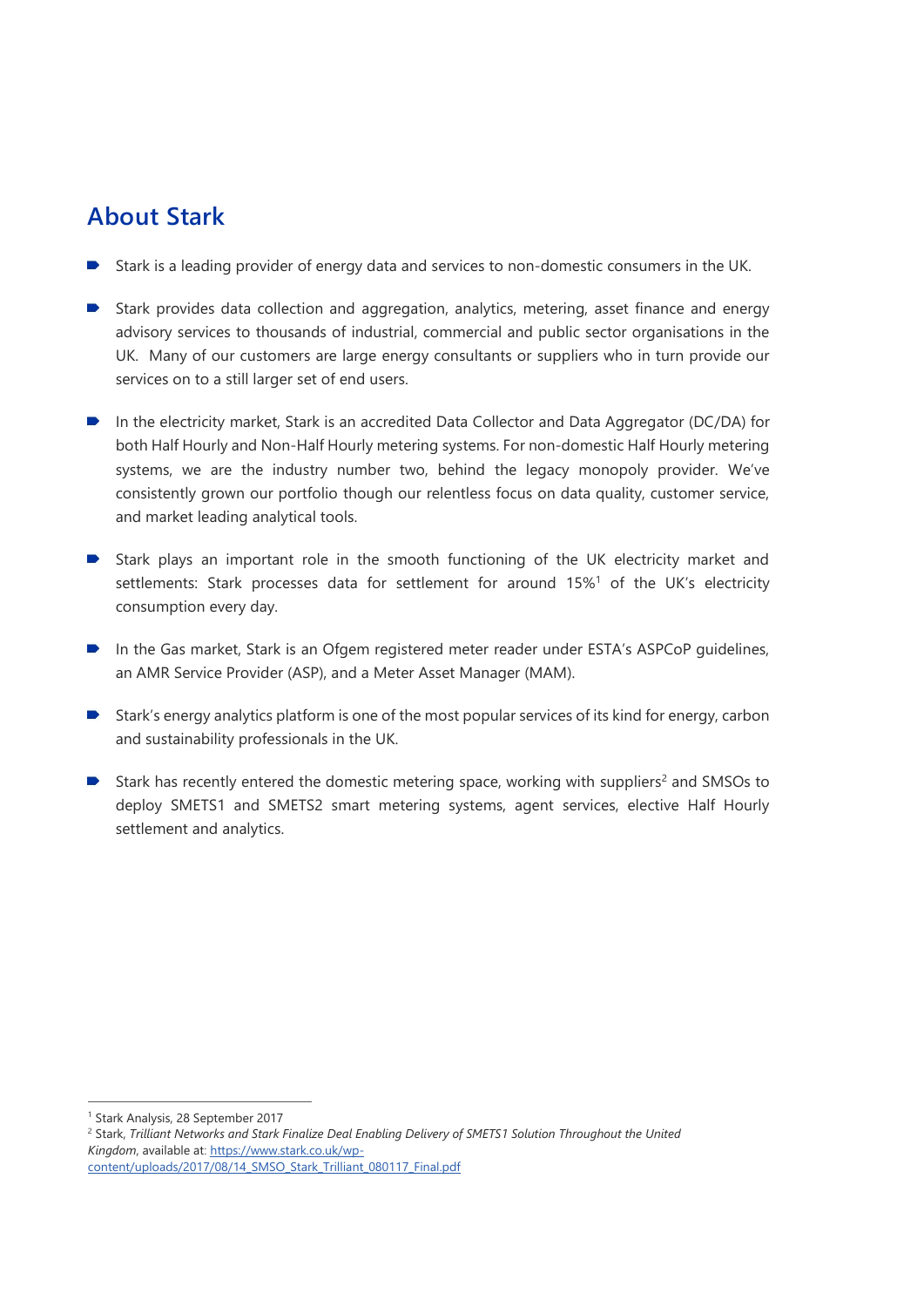# **Consultation Response**

## **Part A: Raising microbusinesses' awareness of smart meters**

## **A.1 What do you think should be done about the low levels of microbusiness awareness of Smart metering?**

BEIS' preferred option of enlarging Smart Energy GB's (SEGB) mandate is a direct result of an overcentralised approach, which we explore in more detail below. We believe that rather than directing SEGB to undertake a potentially inefficient, unfocussed and expensive marketing campaign, which would ultimately be paid for by consumers, BEIS should empower the competitive market to address the issue by extending the AME and being clear about the shortcomings of SMETS for businesses – no 3 Phase or CT electricity variants, connectivity issues in the North region, complicated access to data and sub-optimal support for split fuel premises.

The consultation document highlights timing as a contributing factor to this issue but fails to identify historic BEIS policy as the root cause. The premature expiry of the Advanced Meter Exception (AME) combined with the removal of the DCC Opt-Out disincentivised microbusiness specialists like Stark from investing in an alternative Smart solution. This in turn created an environment where suppliers could only offer a centralised, domestic Smart metering solution to microbusinesses, which as outlined in the consultation document, does not meet their requirements and/or lacks sufficient data for energy management. As a result, awareness of Smart metering amongst microbusinesses, as well as momentum in the non-domestic roll-out, has been hindered.

A market driven approach would have prevented this. If the DCC Op-Out remained, independent providers could have developed alternative Smart products, specifically for the non-domestic sector, much earlier in the roll-out and generated greater demand amongst microbusinesses. Similarly, as evidenced by installation rates for Advanced meters in the smaller non-domestic sector, which were up to three times higher per quarter than Smart meters right up to the AME end date<sup>3</sup>, the competitive market has driven significant engagement and momentum in the microbusiness roll-out through deployment of Advanced metering. With the expiry of the AME this has now been lost and BEIS should seriously considering reinstating it as a more cost-effective alternative to their preferred option.

 $\overline{a}$ 

<sup>3</sup> BEIS, Smart Meter Statistics Q3 2018, Excel attachment, Table 3a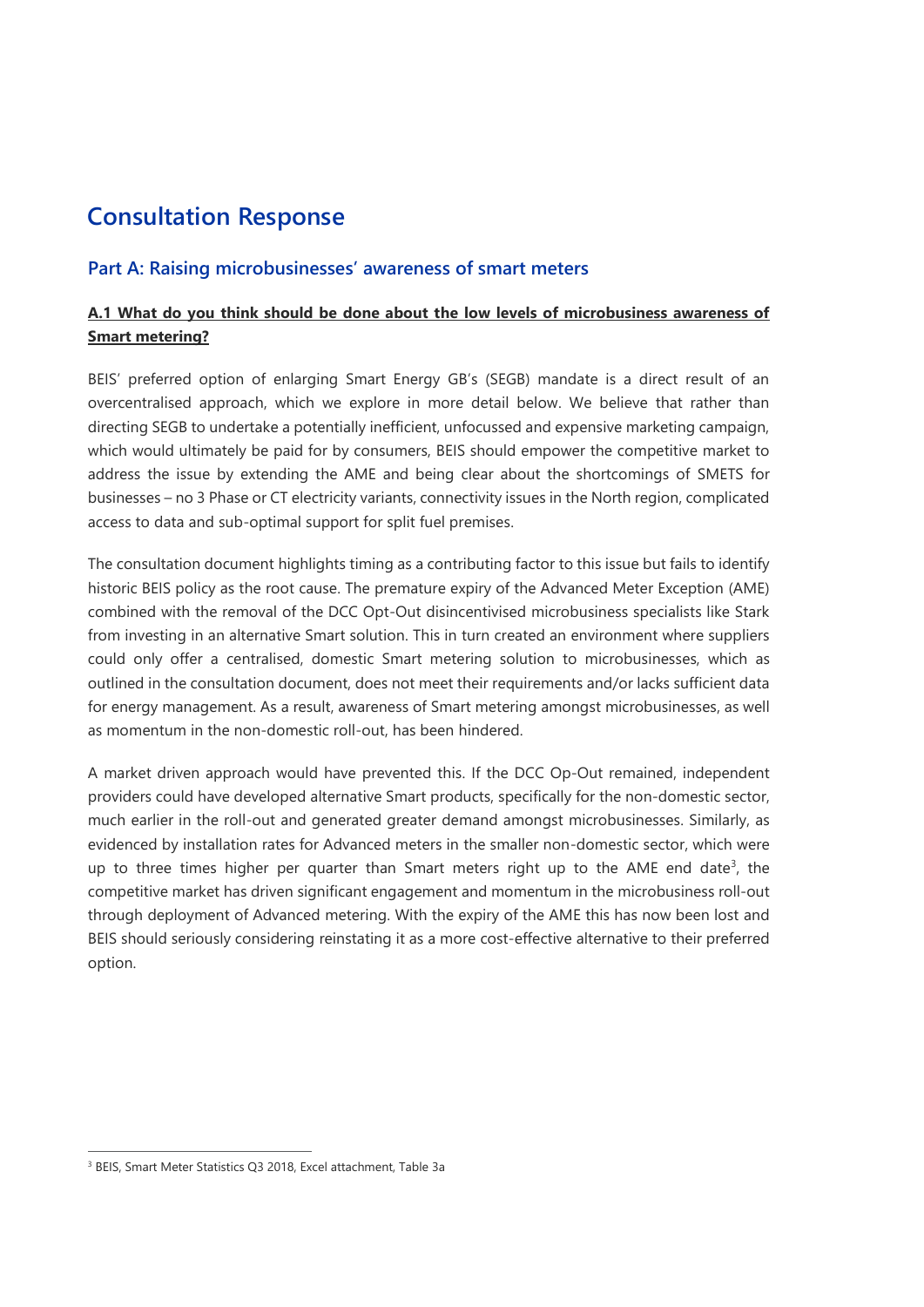## **A.2 Do you agree that targeting microbusinesses (as opposed to a wider range of non-domestic consumers) is the appropriate approach?**

Any marketing aimed at microbusinesses will also inevitably impact non-microbusinesses. Messaging from SEGB should therefore be relevant for both and stress the following:

- Accepting a Smart meter is optional, and;
- There is a completely equivalent and fully compliant alternative in Advanced metering

It is important that SEGB are clear and open about the shortcomings of SMETS for businesses, as described in A1, so that consumers can make an informed choice between an Advanced meter or a Smart meter. Broadening the target audience in this way and communicating all options available will accelerate the roll-out in the non-domestic sector and drive engagement by asking consumers to make a real choice.

### **A.3 Do you agree with the proposal to introduce licence conditions on collaborative working between Smart Energy GB and BEIS?**

This should be happening already, we see no need for an additional Licence Condition.

## **A.4 Do you think that one of the non-domestic representatives on Smart Energy GB's Board should be a non-domestic-only supplier?**

Yes, we fully agree with this proposal. Under representation of the non-domestic sector in the SMIP overall is a continual cause for concern and has resulted in negative outcomes for consumers. Ideally, both representatives on SEGB's board should be from a purely non-domestic supplier. This would help to ensure that SEGB communicate all the options non-domestic consumers have, as outlined in our answer to A2. Representatives from suppliers that operate in both sectors face competing pressures that will often end up in favour of domestic due to it being a larger mandate, which defeats the point of them being a non-domestic representative.

## **A.5.i Do you agree with BEIS' proposal on how to allocate Smart Energy GB's non-domestic costs, and the proposed allocation (Option 1, paragraph 42)? If not, which option would you prefer and why?**

We have no comment on this proposal.

**A.5.ii As a supplementary question, do you agree with BEIS's proposal on defining a 'large nondomestic supplier as one with more than 100,000 gas or electricity meters? If not, what definition would you prefer and why?**

We have no comment on this proposal.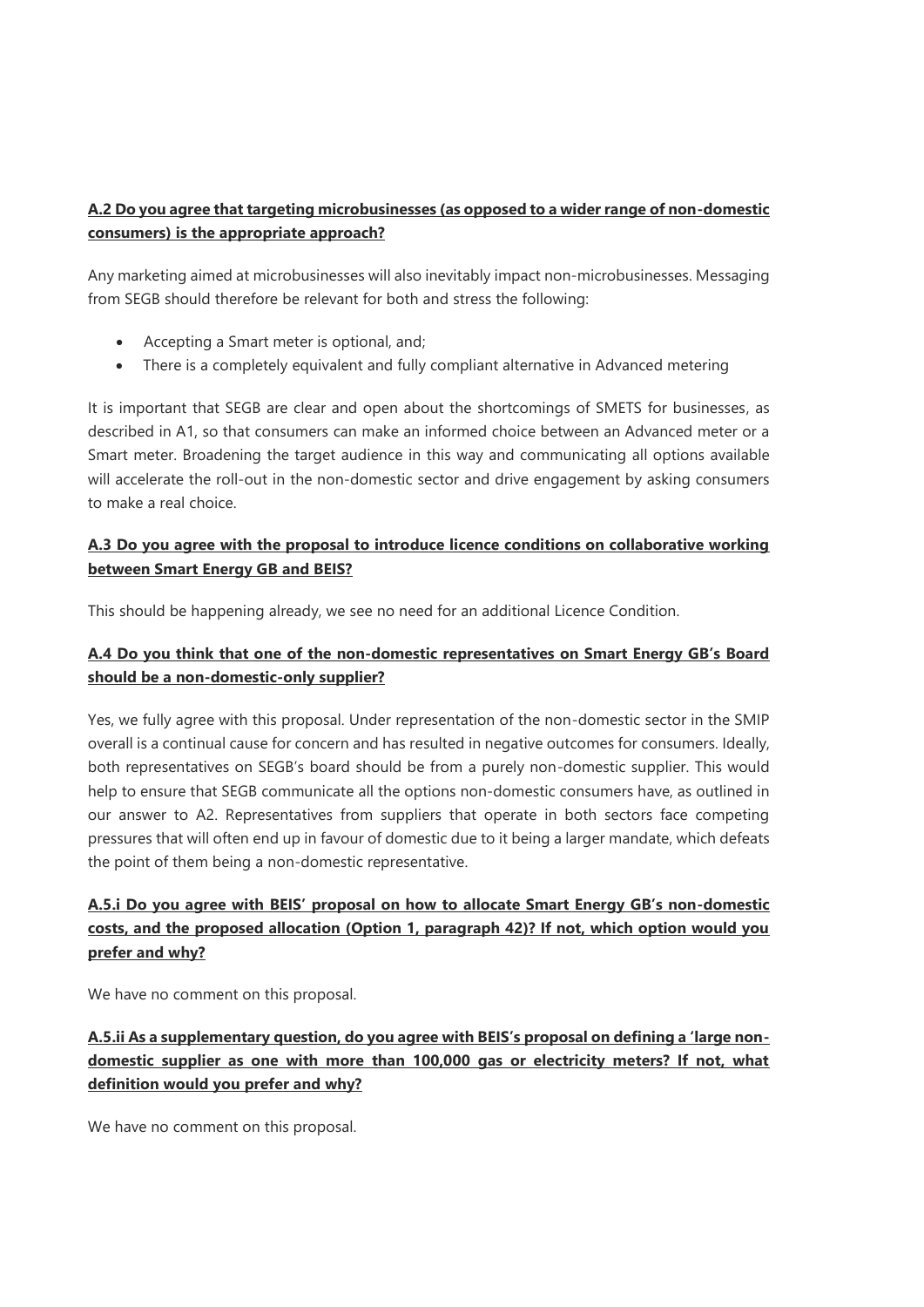### **Part B: Access to non-domestic energy consumption data**

## **B.1 Do you agree that providing non-domestic consumers with free access to their energy consumption data would improve non-domestic consumers' engagement with their energy use?**

All consumers, regardless of meter type or sector, currently pay for metering and data charges via their standing charge or directly to their preferred agent. We wholeheartedly agree that there should be no additional "point of access" charges that are triggered by a consumer's request to access data they've already paid for.

We strongly believe that this access should be fair, reasonable and non-discriminatory. These were central principles to the SMIP when it was conceived. Unfortunately, they have been comprised by the architecture of the DCC and SMETS2. In order to access their data under this model, non-domestic consumers must either request it via their supplier, pay for a Consumer Access Device (CAD), which they are reliant on their supplier to pair with their HAN, or pay indirectly for  $3<sup>rd</sup>$  party interfaces into the DCC. None of these options are fair, reasonable or non-discriminatory when compared to the direct access they can have from Advanced meters. By example, the Other User (OU) adapter is limited in functionality and has its service requests de-prioritised in favour of other DCC Users. This is already constraining the efforts of innovators to develop energy management products that will help microbusinesses engage with their energy data.

It is unclear to us whether the DCC platform is currently built to deliver multiple requests for daily profile data for millions of consumers, non-domestic or otherwise. If delivering this incurs additional DCC costs for industry and consumers then the notion of free access to energy data is completely undermined.

## **B.2 What views do you have on the supplier-to-consumer energy consumption data offer? Do you see the need to set a common standard for the provision of information to encourage non-domestic consumers to engage in energy management, and if so, what data should it include and what format should it be delivered in?**

The consultation question only envisages a "supplier-to-consumer" offering but we note that BEIS seeks to encourage the development of new, innovative offerings from other providers. Indeed, many non-domestic consumers prefer to keep their energy supply and energy data providers separate, in order to circumvent the inherent conflict in a supplier offering energy savings insight. In endeavouring to respond to these customer requests in SMETS2, Stark has spent months attempting to engage with the DCC for support in developing our own adapter but have found the process difficult and inaccessible. This needs to be addressed to foster the development of multiple, alternative offerings as envisaged by BEIS.